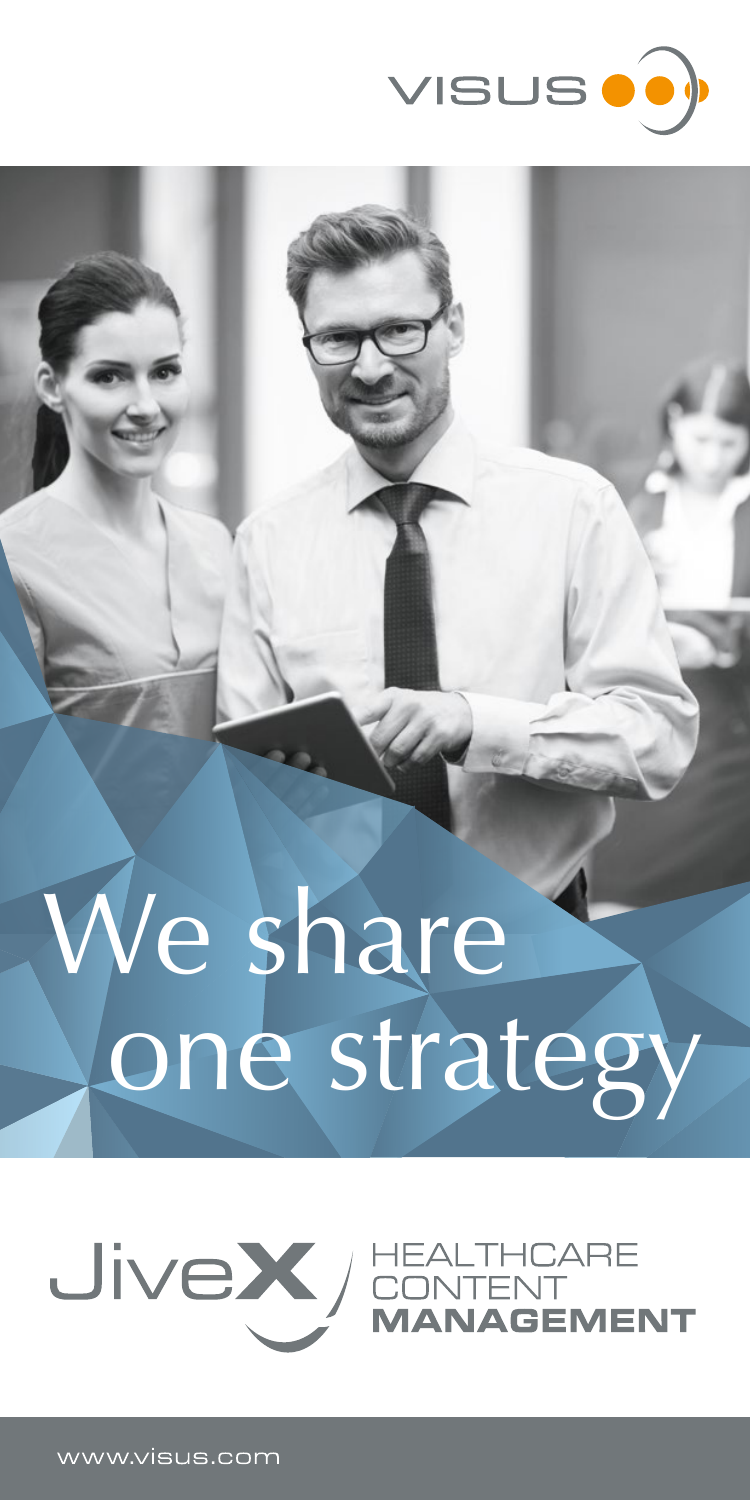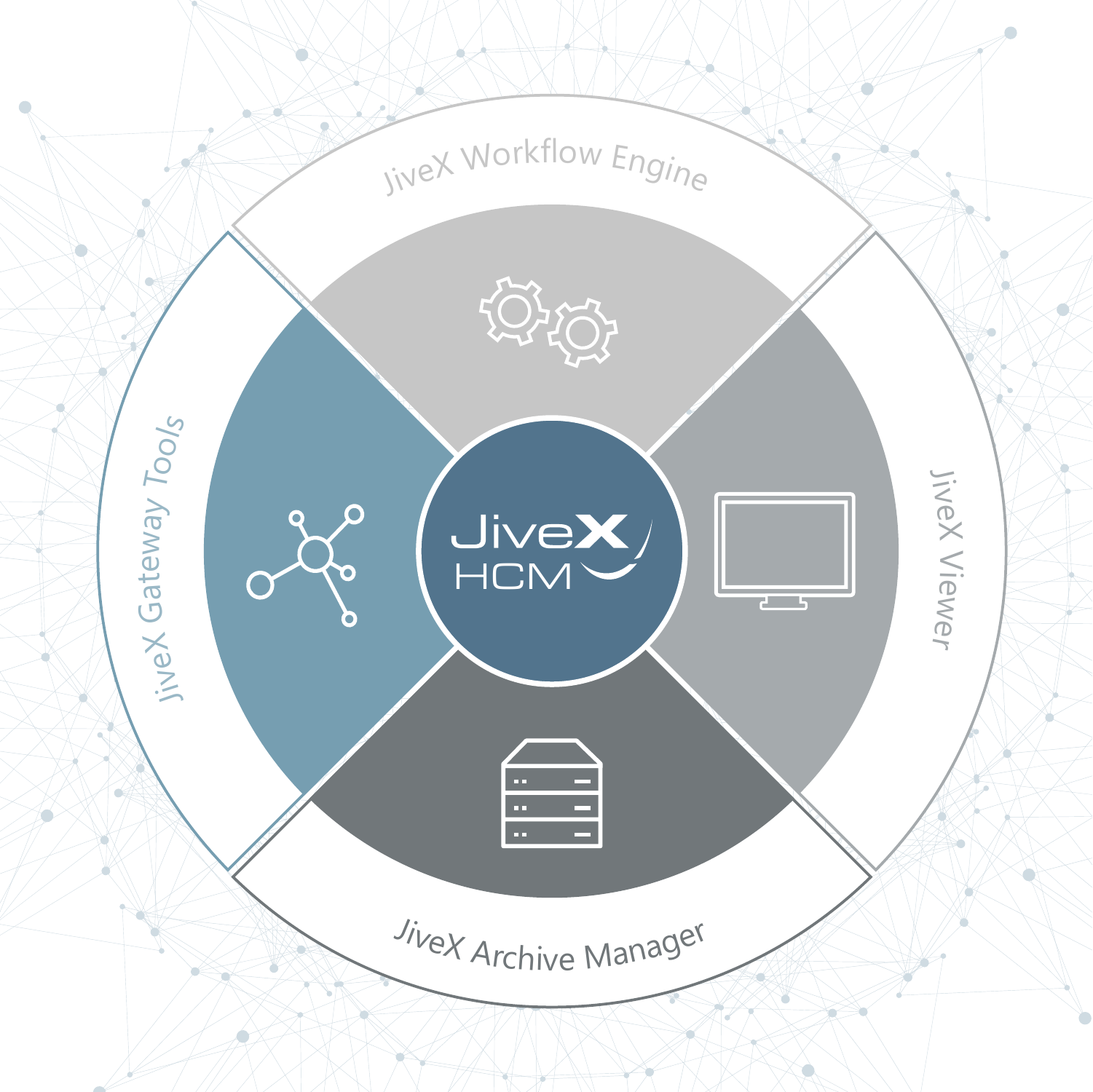SYSTEMATIC MANAGEMENT OF MEDICAL DATA



## HEALTHCARE<br>CONTENT<br>**MANAGEMENT**

The JiveX Healthcare Content Management System (HCM) offers all modules for holistic integration, processing, presentation, and distribution of medical data within one system. Because it is so easily integrated into other primary systems, such as the HIS, the seamless communication flow ensures the critical optimization of treatment safety and efficiency in healthcare institutions.

#### **1. Integrating medical data**

With the JiveX Gateway Tools data of any format may be integrated into the HCM.

- Keeping the subsystem infrastructure: Consolidating data and not systems
- ▶ Patients data integration at case or patient level via gateways
- Nonproprietary migration of documents, biosignals, images, structured data, and videos, and conversion into standard medical formats such as DICOM or PDF/A
- Substantial user benefit, little administrative effort for the IT department



### **WORKELOW MANAGER**

- Displays all medical data in a viewer
- ▶ Consolidates all medical data into one patient/case
- $\blacktriangleright$  Presents the data structured in the way of each institution
- Intelligent filters for transparent user-friendly presentation of the medical data
- ▶ Customizable viewing options
- Use as IHE-XDS Consumer
- ▶ Supports various browsers
- ▶ Zero footprint







#### **2. Processing medical data**

The JiveX Workflow Manager comprises the necessary tools for supporting the user with the acquisition, use and processing of data.

- Consolidated archive structure: Rapid access, less effort for administration and maintenance
- $\blacktriangleright$  Process optimization through unified data management
- ▶ Regaining data sovereignty through nonproprietary archiving
- Establishment of a unified data structure as the foundation of interinstitutional data communication
- ▶ IHE-XDS compliant
- Automated categorization
- ▶ Intelligent generation of work orders (worklists) incl. the corresponding patient/case data from the primary information system
- Institution-wide data synchronization
- Context specific generation and processing of medical data
- $\blacktriangleright$  Intelligent demonstration tools for multidisciplinary communication
- Site network for unified data management



#### **MEDICAL VIEWING**

#### **3. Viewing and interpreting medical data**

The JiveX Viewer is compliant with the German Medical Devices Act (MPG) and displays data at the case/patient level in various formats.

#### **4. Archiving medical data**

The JiveX Medical Archive is the nonproprietary audit-proof (long-term) storage for all data in healthcare institutions.